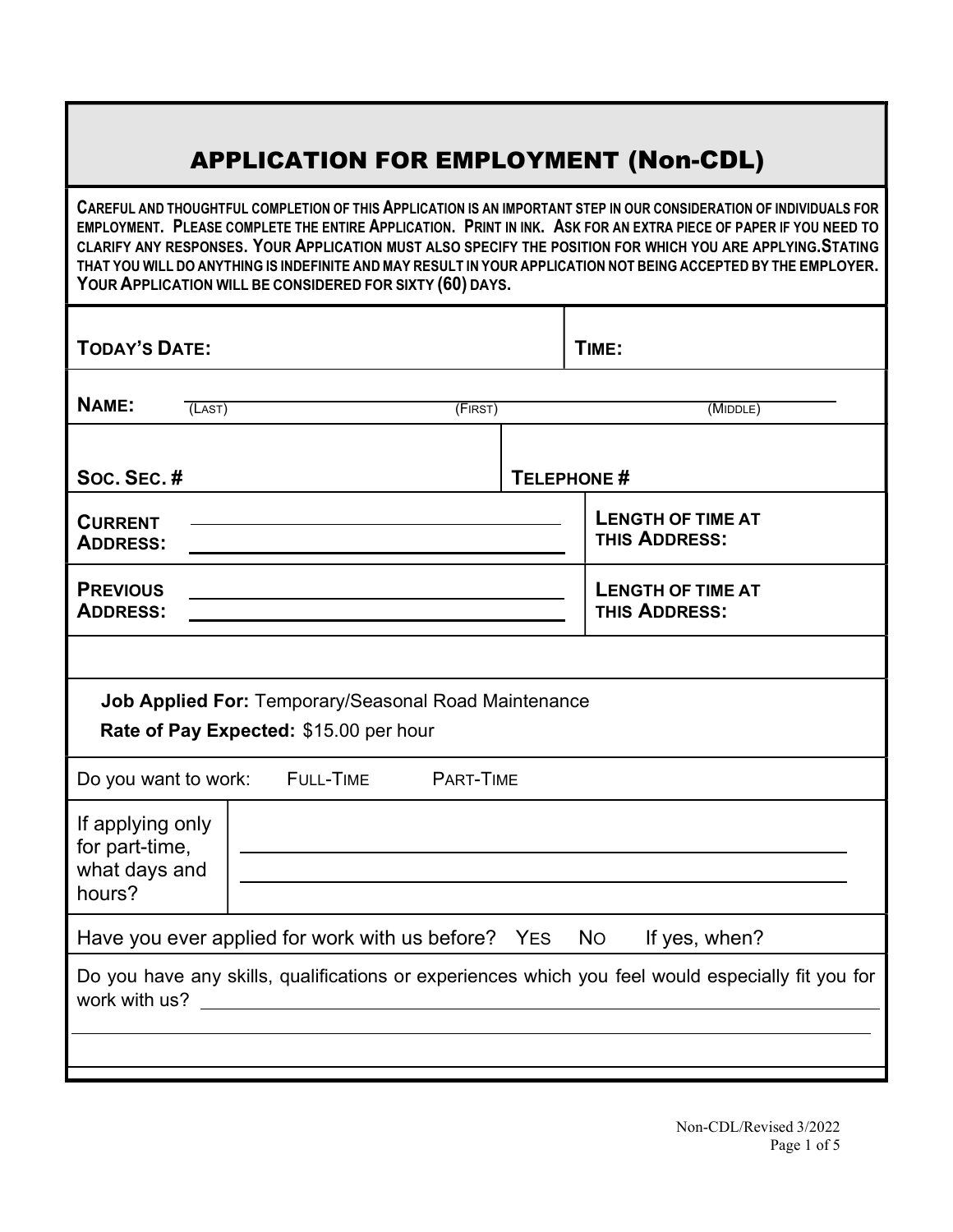| <b>U.S. ARMED FORCES SERVICE?</b><br><b>YES</b><br><b>No</b>                                                                                                                                             |                                                                                   |  |                                                                                    |                     |                        |  |  |  |
|----------------------------------------------------------------------------------------------------------------------------------------------------------------------------------------------------------|-----------------------------------------------------------------------------------|--|------------------------------------------------------------------------------------|---------------------|------------------------|--|--|--|
| Branch:                                                                                                                                                                                                  | Duties:                                                                           |  |                                                                                    |                     |                        |  |  |  |
| Rank or rating<br>at time of enlistment:                                                                                                                                                                 |                                                                                   |  | Rating at time<br>of discharge:                                                    |                     |                        |  |  |  |
|                                                                                                                                                                                                          | <b>No</b><br>Were you honorably discharged?<br><b>SALA</b> YES                    |  |                                                                                    |                     |                        |  |  |  |
|                                                                                                                                                                                                          | (An other than honorable discharge will not be an automatic bar to employment.)   |  |                                                                                    |                     |                        |  |  |  |
|                                                                                                                                                                                                          | Are you able to do the job for which you are applying?<br><b>YES</b><br><b>No</b> |  |                                                                                    |                     |                        |  |  |  |
|                                                                                                                                                                                                          | Are you 18 years of age or older?<br><b>YES</b><br><b>No</b>                      |  |                                                                                    |                     |                        |  |  |  |
| Have you ever been convicted of a crime? YES<br><b>No</b><br>If yes, explain when, where, and the nature of the offense: ________<br>(Conviction of a crime will not be an automatic bar to employment.) |                                                                                   |  |                                                                                    |                     |                        |  |  |  |
| Are you authorized to work in the United States?<br><b>YES</b><br><b>No</b>                                                                                                                              |                                                                                   |  |                                                                                    |                     |                        |  |  |  |
|                                                                                                                                                                                                          |                                                                                   |  |                                                                                    |                     |                        |  |  |  |
|                                                                                                                                                                                                          |                                                                                   |  |                                                                                    |                     |                        |  |  |  |
| <b>EDUCATION</b>                                                                                                                                                                                         |                                                                                   |  |                                                                                    |                     |                        |  |  |  |
| <b>SCHOOL</b>                                                                                                                                                                                            | <b>NAME OF SCHOOL</b>                                                             |  | <b>HIGHEST</b><br><b>GRADE</b><br><b>COMPLETED</b><br>OR DEGREE<br><b>OBTAINED</b> | <b>CITY / STATE</b> | <b>COURSE OF STUDY</b> |  |  |  |
| <b>GRAMMAR</b>                                                                                                                                                                                           |                                                                                   |  |                                                                                    |                     |                        |  |  |  |
| <b>HIGH SCHOOL</b>                                                                                                                                                                                       |                                                                                   |  |                                                                                    |                     |                        |  |  |  |
| <b>COLLEGE</b>                                                                                                                                                                                           |                                                                                   |  |                                                                                    |                     |                        |  |  |  |
| <b>OTHER</b>                                                                                                                                                                                             |                                                                                   |  |                                                                                    |                     |                        |  |  |  |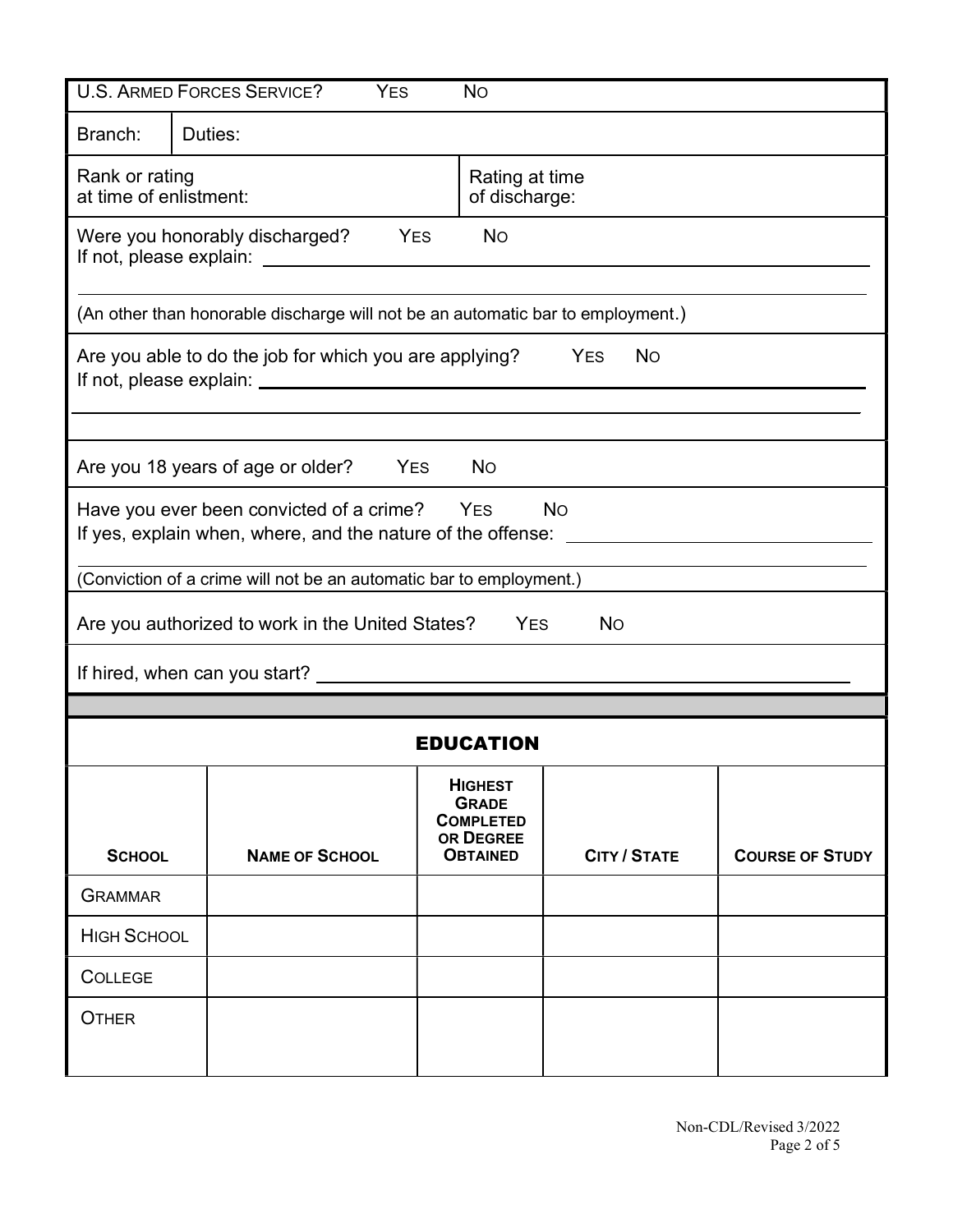| <b>PRIOR WORK EXPERIENCE</b>                             |                               |           |                                   |                             |  |                        |                  |  |  |  |
|----------------------------------------------------------|-------------------------------|-----------|-----------------------------------|-----------------------------|--|------------------------|------------------|--|--|--|
| NAME, ADDRESS, AND<br>PHONE NUMBER OF<br><b>EMPLOYER</b> | DATES OF<br><b>EMPLOYMENT</b> |           |                                   | TYPE OF WORK                |  |                        |                  |  |  |  |
|                                                          | FROM                          | <b>TO</b> | <b>REASON FOR LEAVING</b>         | DONE AND<br>SUPERVISOR NAME |  | <b>STARTING</b><br>PAY | <b>FINAL PAY</b> |  |  |  |
|                                                          |                               |           |                                   |                             |  |                        |                  |  |  |  |
|                                                          |                               |           |                                   |                             |  |                        |                  |  |  |  |
|                                                          |                               |           |                                   |                             |  |                        |                  |  |  |  |
|                                                          |                               |           |                                   |                             |  |                        |                  |  |  |  |
|                                                          |                               |           |                                   |                             |  |                        |                  |  |  |  |
|                                                          |                               |           |                                   |                             |  |                        |                  |  |  |  |
|                                                          |                               |           |                                   |                             |  |                        |                  |  |  |  |
|                                                          |                               |           |                                   |                             |  |                        |                  |  |  |  |
|                                                          |                               |           |                                   |                             |  |                        |                  |  |  |  |
| <b>BUSINESS REFERENCES</b>                               |                               |           |                                   |                             |  |                        |                  |  |  |  |
| <b>NAME</b>                                              |                               |           | <b>ADDRESS / TELEPHONE NUMBER</b> | <b>OCCUPATION</b>           |  |                        |                  |  |  |  |
|                                                          |                               |           |                                   |                             |  |                        |                  |  |  |  |
|                                                          |                               |           |                                   |                             |  |                        |                  |  |  |  |
|                                                          |                               |           |                                   |                             |  |                        |                  |  |  |  |
|                                                          |                               |           |                                   |                             |  |                        |                  |  |  |  |
|                                                          |                               |           |                                   |                             |  |                        |                  |  |  |  |
|                                                          |                               |           |                                   |                             |  |                        |                  |  |  |  |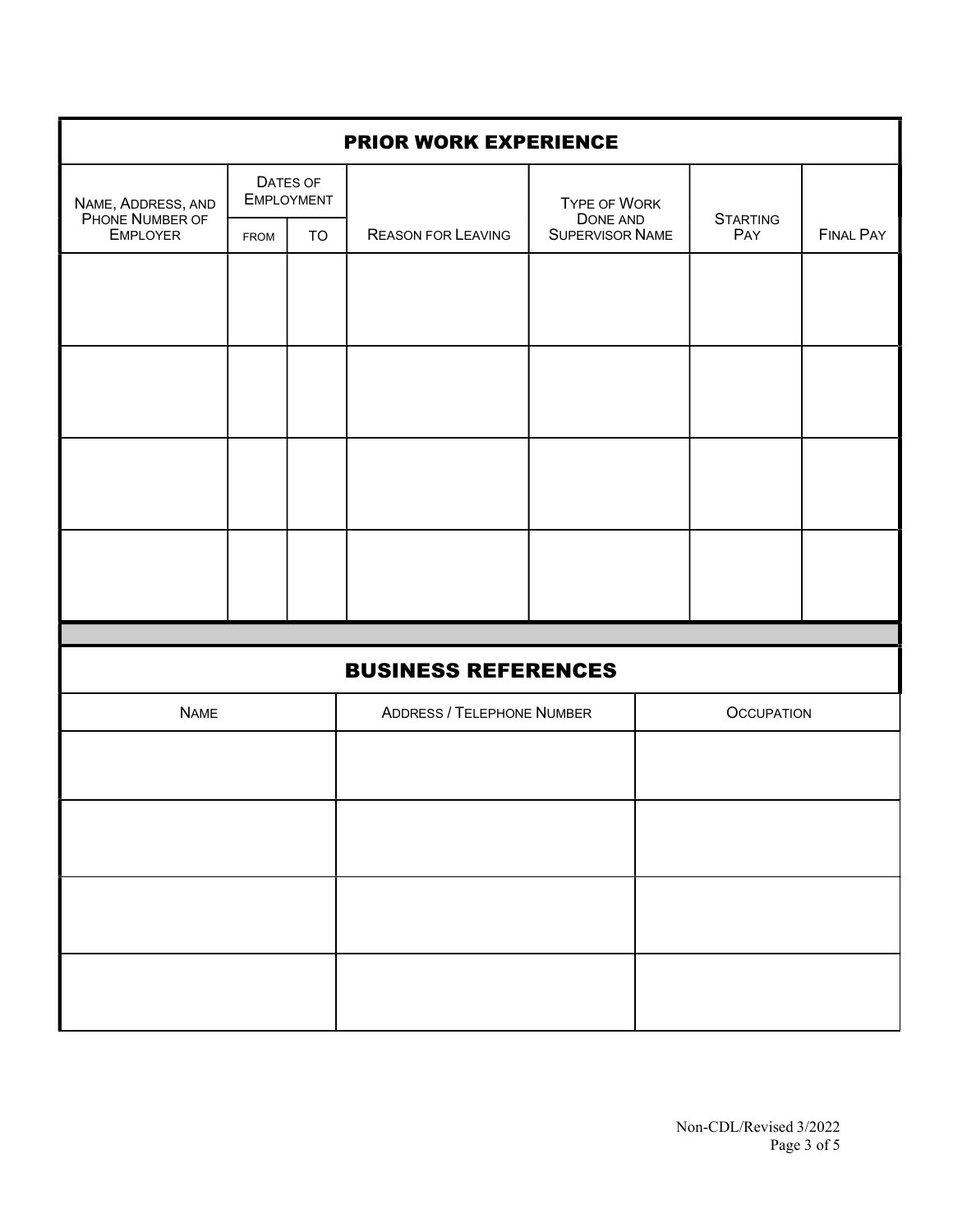## APPLICANT'S CERTIFICATION AND AGREEMENT

PLEASE READ CAREFULLY:

1. Certification of Truthfulness. I certify that all statements on this Application for Employment are made truthfully and without evasion, and further understand and agree that such statements may be investigated and if found to be false will be sufficient reason for not being employed or if employed will result in my dismissal.

2. Authorization for Employment / Educational Information. I authorize the references listed in the Application for Employment, and any prior employer, educational institution, or any other persons or organizations to give the Eaton County Road Commission any/all information, or any other pertinent information, they may have, personal or otherwise, and release all parties from all liability for anydamage that may result from furnishing any lawful information to the Eaton County Road Commission. I hereby waive written notice that employment information is being provided by any person organization.

3. Employment at Will. If I am hired, in consideration of my employment, I agree to abide by the rules and policies of the Eaton County Road Commission, including any change made from time to time, and agree that, subject to the provisions of any written agreement to the contrary, my employment and compensation can be terminated with or without cause, and with or without notice, at any time, at the option of either the Eaton County Road Commission or myself. I understand that no manager or other representative of the Eaton County Road Commission, other than the Engineer-Manager, has any authority to enter into any agreement for employment for any specific or indefinite time period, or to make any agreement contrary to the foregoing. Any such agreement made by the Engineer-Manager must be made in writing to be effective.

4. Authorization to Work. If I am selected for hire, I will be offered employment provided I verify that I am authorized to work as required by the Immigration Reform and Control Act of 1986.

5. Need for Accommodation. If I am a person with a disability who requires an accommodation to perform the job, I must notify the Eaton County Road Commission of that need within 182 days after I knew or reasonably should have known that an accommodation was needed. Failure to do so will bar me under state but not federal law from alleging that the Eaton County Road Commission has not accommodated me as required by law.

6. Criminal Records Check. I agree to execute an authorization for the Eaton County Road Commission to secure criminal conviction history from the appropriate law enforcement agency should the Eaton County Road Commission determine it is necessary to do so.

7. Release of Medical Information. I authorize every medical doctor, physician or other healthcare provider to provide any/ all information, including but not limited to, all medical reports, laboratory reports, x-rays or clinical abstracts relating to my previous health history or employment in connection with any examination, consultation, test or evaluation. Thereby release every medical doctor, healthcare personnel and every other person, firm, officer, corporation, association, organization or institute which shall comply with the authorization or request made in this respect from any/all liability. I understand that this release will not be sent to my physician or other healthcare provider until a job offer has beenmade.